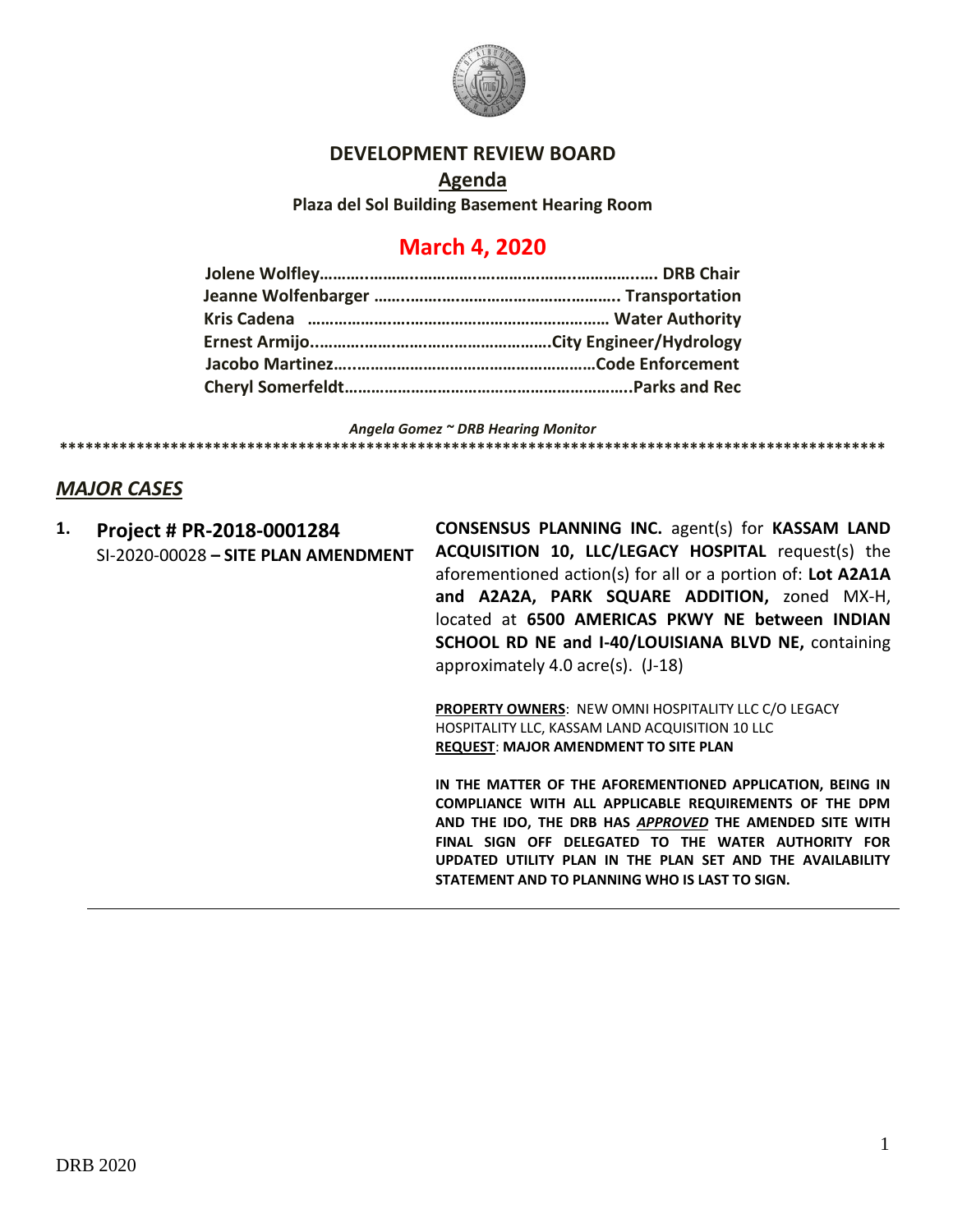| 2. | Project # PR-2019-002544<br>SD-2020-00042 - FINAL PLAT<br>SD-2020-00043 - AMENDMENT TO<br><b>INFRASTRUCURTE LIST</b><br>N | HIGH MESA CONSULTING GROUP agent(s) for CITY OF<br>ALBUQUERQUE, DMD, CULTURAL SERVICES, C/O JERRY<br><b>FRANCIS, CITY ARCHITECT</b> request(s) the aforementioned<br>action(s) for all or a portion of: REPLAT OF BLK 2 LOMA<br>VERDE SUBDIVISION, REPLAT OF BLK 3 LOMA VERDE<br>SUBDIVISION, zoned MX-M, located at 7667 CENTRAL AVE<br>NE, between SAN PABLO ST NE and CHARLESTON ST NE,<br>containing approximately 4.7928 acre(s). (D-19) |
|----|---------------------------------------------------------------------------------------------------------------------------|-----------------------------------------------------------------------------------------------------------------------------------------------------------------------------------------------------------------------------------------------------------------------------------------------------------------------------------------------------------------------------------------------------------------------------------------------|
|    |                                                                                                                           | PROPERTY OWNERS: CITY OF ALBUQUERQUE<br><b>MAJOR</b><br><b>PLAT</b><br><b>APPROVAL,</b><br><b>AMENDMENT</b><br><b>REQUEST:</b><br>TO.<br>INFRASTRUCTURE LIST FOR DEPARTMENT OF CULTURAL SERVICES<br><b>DIRECTOR SIGNATURE</b>                                                                                                                                                                                                                 |
|    |                                                                                                                           | IN THE MATTER OF THE AFOREMENTIONED APPLICATION, BEING IN<br>COMPLIANCE WITH ALL APPLICABLE REQUIREMENTS OF THE DPM<br>AND THE IDO, THE DRB HAS APPROVED THE FINAL PLAT. FINAL SIGN-<br>OFF IS DELEGATED TO THE WATER AUTHORITY FOR PAPER EASEMENT<br>AND TO PLANNING FOR UTILITY COMPANIES SIGNATURES AND THE<br><b>AGIS DXF.</b>                                                                                                            |
|    |                                                                                                                           | IN THE MATTER OF THE AFOREMENTIONED APPLICATION, BEING IN<br>COMPLIANCE WITH ALL APPLICABLE REQUIREMENTS OF THE DPM<br>AND THE IDO, WITH THE SIGNING OF THE INFRASTRUCTURE LIST<br>DATED MARCH 4TH, 2020, THE DRB HAS APPROVED THE AMENDED<br>INFRASTRUCTURE LIST. THIS AMENDMENT DOES NOT EXTEND THE<br><b>EXPIRATION DATE OF THE ALREADY APPROVED PRELIMINARY PLAT.</b>                                                                     |
| 3. | Project # PR-2018-001903<br>SD-2020-00044 - EXTENSION OF<br><b>PRELIMINARY PLAT</b>                                       | for <b>GAMMA</b><br><b>BOHANNAN</b><br><b>HUSTON</b><br>INC.<br>agent(s)<br>(CK<br><b>LLC</b><br>SCOTT)<br><b>DEVELOPMENT</b><br>request(s)<br>the<br>aforementioned action(s) for all or a portion of: TR 3B-3<br>PLAT OF TRS 3B-1, 3B-2 & 3B-3 A SUBDIVISION OF TR 3B                                                                                                                                                                       |

**LAND OF IHS ACQUISTION NO. 120,** zoned R-T, located at **8820 HORIZON BLVD NE between BALLOON MUSEUM DR NE and ALAMEDA BLVD NE**, containing approximately 7.76 acre(s). (B-17)

**PROPERTY OWNERS**: GAMMA DEVELOPMENT LLC **REQUEST**: **EXTENSION OF PRELIMINARY PLAT**

**IN THE MATTER OF THE AFOREMENTIONED APPLICATION, BEING IN COMPLIANCE WITH ALL APPLICABLE REQUIREMENTS OF THE DPM AND THE IDO,THE DRB HAS** *APPROVED* **A ONE-YEAR EXTENSION OF THE PRELIMINARY PLAT.**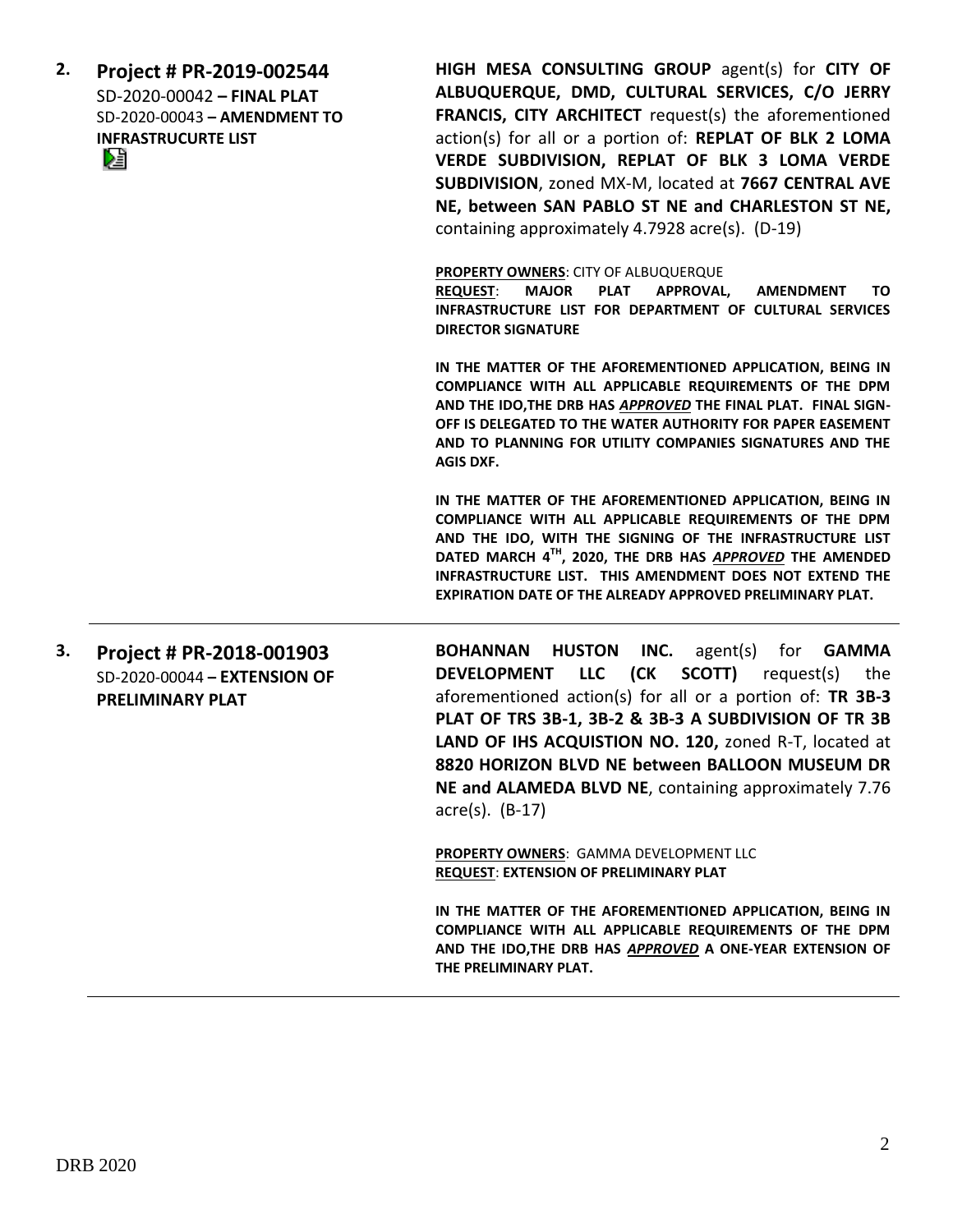**4. Project # PR-2018-001759** SD-2020-00045 – **FINAL PLAT**

**BOHANNAN HUSTON INC.** agent(s) for **PULTE DEVELOPMENT OF NEW MEXICO** request(s) the aforementioned action(s) for all or a portion of: **TR P PLAT OF WATERSHED SUBDIVISION, TRACT P, WATERSHED SUBDIVISION,** zoned PC, located on **ARROYO VISTA BLVD NW between 118TH ST NW and CITY OF ALBUQUERQUE MAJOR PUBLIC OPEN SPACE,** containing approximately 61.68 acre(s). (H-7, J-7 & 8)

**PROPERTY OWNERS**: PULTE DEVELOPMENT OF NEW MEXICO **REQUEST**: **FINAL PLAT APPROVAL**

**IN THE MATTER OF THE AFOREMENTIONED APPLICATION, BEING IN COMPLIANCE WITH ALL APPLICABLE REQUIREMENTS OF THE DPM AND THE IDO,THE DRB HAS** *APPROVED* **THE FINAL PLAT. FINAL SIGN-OFF IS DELEGATED TO HYDROLOGY FOR DRAINAGE EASEMENT LANGUAGE NOTE AND TO PLANNING FOR AGIS DXF.**

#### **5. Project #PR-2019-002277 (1002962)** SI-2019-00246 **– SITE PLAN**

Dê

**RESPEC** agent(s) for **RAINBOW PASEO, LLC** request(s) the aforementioned action(s) for all or a portion of **TRACT A PLAT OF TRACTS A, B AND C CANTATA AT THE TRAILS UNIT 2 (BEING A REPLAT OF TRACT OS-4 THE TRAILS UNIT 2 & TRACT A TAOS AT THE TRAILS UNIT 2**)**,** zoned R-ML, located on **OAKRIDGE ST NW between OAKRIDGE ST NW and TREE LINE AVE NW**, containing approximately 3.26 acre(s). (C-9) *[Deferred from 8/15/19, 10/9/19, 12/4/19, 2/5/20]*

**PROPERTY OWNERS**: RV LOOP LLC **REQUEST**: **52 UNIT TOWNHOME DEVELOPMENT**

**DEFERRED TO MARCH 25TH, 2020.**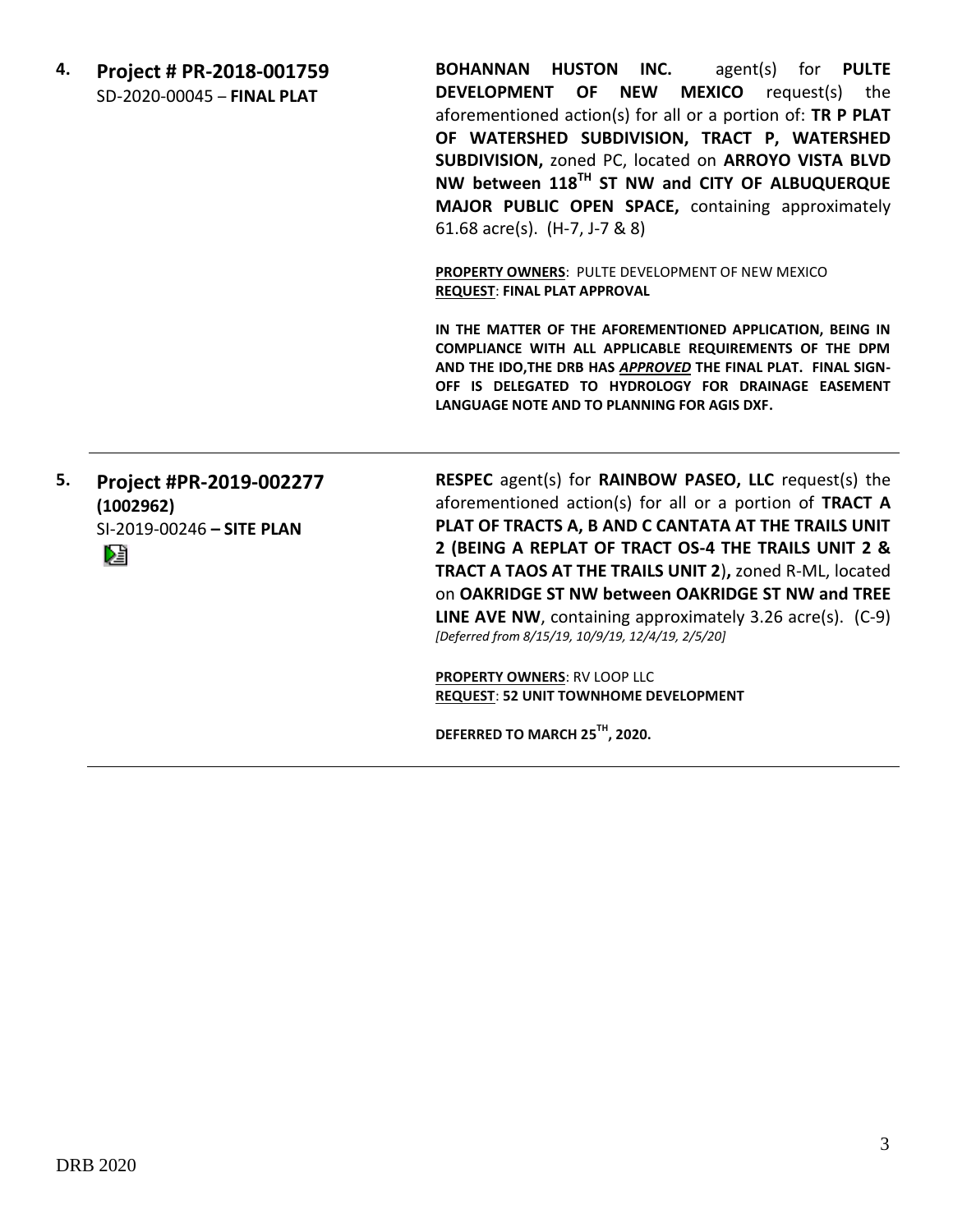| 6. | Project # PR-2019-003076  |  |
|----|---------------------------|--|
|    | SI-2019-00367 - SITE PLAN |  |

**MODULUS ARCHITECTS INC.** agent(s) for **GYPSUM FLOORING** request(s) the aforementioned action(s) for all or a portion of: **LOT 27 and LOT 28, BLOCK 29, NORTH ABQ ACRES TR A UNIT B,** zoned NR-BP, located at **6217 & 6221 SIGNAL AV NE between SAN PEDRO DR. NE and LOUISIANA BLVD NE** containing approximately 1.78 acre(s). (C-18) *[Deferred from 12/4/19, 1/15/20, 2/5/20]*

**PROPERTY OWNERS**: FINLEY C DARRYL **REQUEST: DRB SITE PLAN**

**IN THE MATTER OF THE AFOREMENTIONED APPLICATION, BEING IN COMPLIANCE WITH ALL APPLICABLE REQUIREMENTS OF THE DPM AND THE IDO, WITH THE SIGNING OF THE INFRASTRUCTURE LIST DATED MARCH 4TH, 2020, THE DRB HAS** *APPROVED* **THE SITE PLAN. FINAL SIGN-OFF IS DELEGATED TO PLANNING FOR MOTION SENSORED LIGHTS.**

**7**. **Project # PR-2020-003259** SI-2020-00016 **– SITE PLAN JEREMY SHELTON for DEKKER, PERICH, SABATINI** agent(s) for **PRESBYTERIAN HEALTHCARE SERVICES** request(s) the aforementioned action(s) for all or a portion of: **TRACT 1-A-1-A PLAT OF TRACTS 1-A-1-A & 1-A-1-B HONEYWELL SITE** zoned NR-LM, located at **9201 SAN MATEO BLVD NE between SAN MATEO BLVD NE and SAN DIEGO AVE NE**, containing approximately 59.696 acre(s). (B-17) *[Deferred from 2/12/20]*

> **PROPERTY OWNERS**: HONEYWELL INTERNATIONAL INC C/O ALTUS GROUP US **REQUEST**: **SITE PLAN DRB**

**DEFERRED TO MARCH 18TH, 2020.**

*MINOR CASES*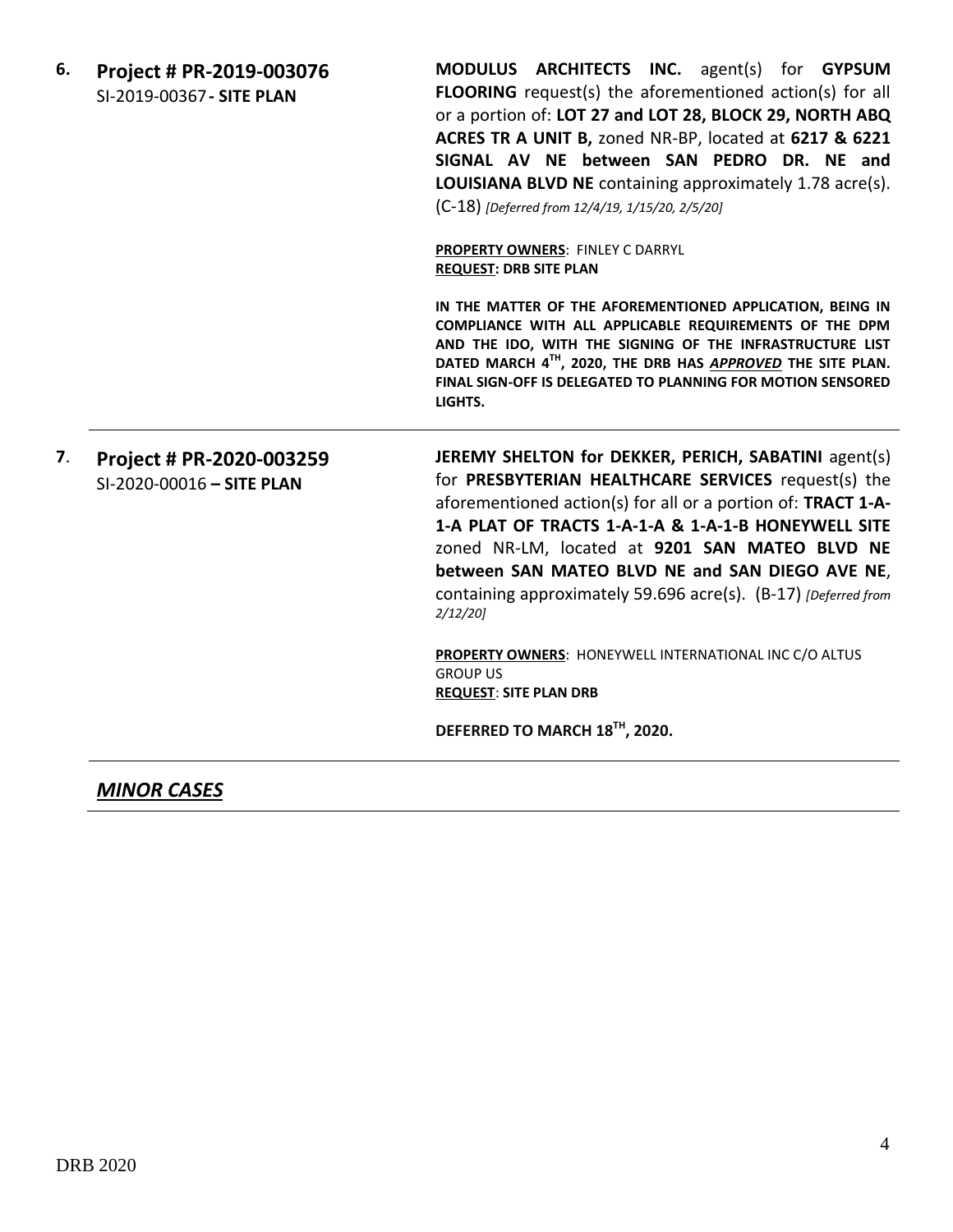| 8. | Project # PR-2019-002598<br>SD-2020-00051 - PRELIMINARY/FINAL<br><b>PLAT</b><br>妇                                                           | WAYJOHN SURVEYING INC. agent(s) for LA LUZ DEL SOL<br>LAND OWNERS ASSOCIATION, C/O JADE CHASE, BLUE<br><b>DOOR REALTY</b> request(s) the aforementioned action(s) for<br>all or a portion of: LOT H-1-A-1, LA LUZ DEL OESTE, UNIT 4,<br>zoned R-T, located on COSTA ALMERIA DR NW between<br>SEVILLA AVE NW and MONTANO RD NW, containing<br>approximately 1.3882 acre(s). (F-11) |
|----|---------------------------------------------------------------------------------------------------------------------------------------------|-----------------------------------------------------------------------------------------------------------------------------------------------------------------------------------------------------------------------------------------------------------------------------------------------------------------------------------------------------------------------------------|
|    |                                                                                                                                             | PROPERTY OWNERS: LA LUZ DEL SOL LAND OWNERS ASSOCIATION<br>REQUEST: TO COMBINE VACATED PORTION OF COSTA ALMERIA DRIVE<br><b>NW WITH LOT H-1-A</b>                                                                                                                                                                                                                                 |
|    |                                                                                                                                             | IN THE MATTER OF THE AFOREMENTIONED APPLICATION, BEING IN<br>COMPLIANCE WITH ALL APPLICABLE REQUIREMENTS OF THE DPM<br>AND THE IDO, THE DRB HAS APPROVED THE PRELIMINARY/FINAL<br>PLAT. FINAL SIGN OFF IS DELEGATED TO PLANNING FOR AGIS DXF.                                                                                                                                     |
| 9. | Project # PR-2019-002920<br>SD-2020-00055 - VACATION OF PRIVATE<br><b>EASEMENT</b><br>SD-2020-00054 - PRELIMINARY/FINAL<br><b>PLAT</b><br>N | <b>TIERRA WEST LLC</b> agent(s) for <b>MAVERIK INC.</b> request(s) the<br>aforementioned action(s) for all or a portion of: TR G2B<br>PLAT OF TRACTS G-2-A & G-2-B MONTGOMERY COMPLEX<br>LOT G2B, MONTGOMERY COMPLEX, zoned MX-M, located<br>at 3601 MONTGOMERY BLVD NE between MONTGOMERY<br>BLVD NE and CARLISLE BLVD NE, containing approximately<br>2.2543 $acc(s)$ . (F-16)  |
|    |                                                                                                                                             | PROPERTY OWNERS: MONTGOMERY PLACE CHURCH OF GOD<br>REQUEST: VACATION OF PRIVATE EASEMENT, PRELIMINARY/FINAL<br><b>PLAT</b>                                                                                                                                                                                                                                                        |
|    |                                                                                                                                             | DEFERRED TO MARCH 18TH, 2020.                                                                                                                                                                                                                                                                                                                                                     |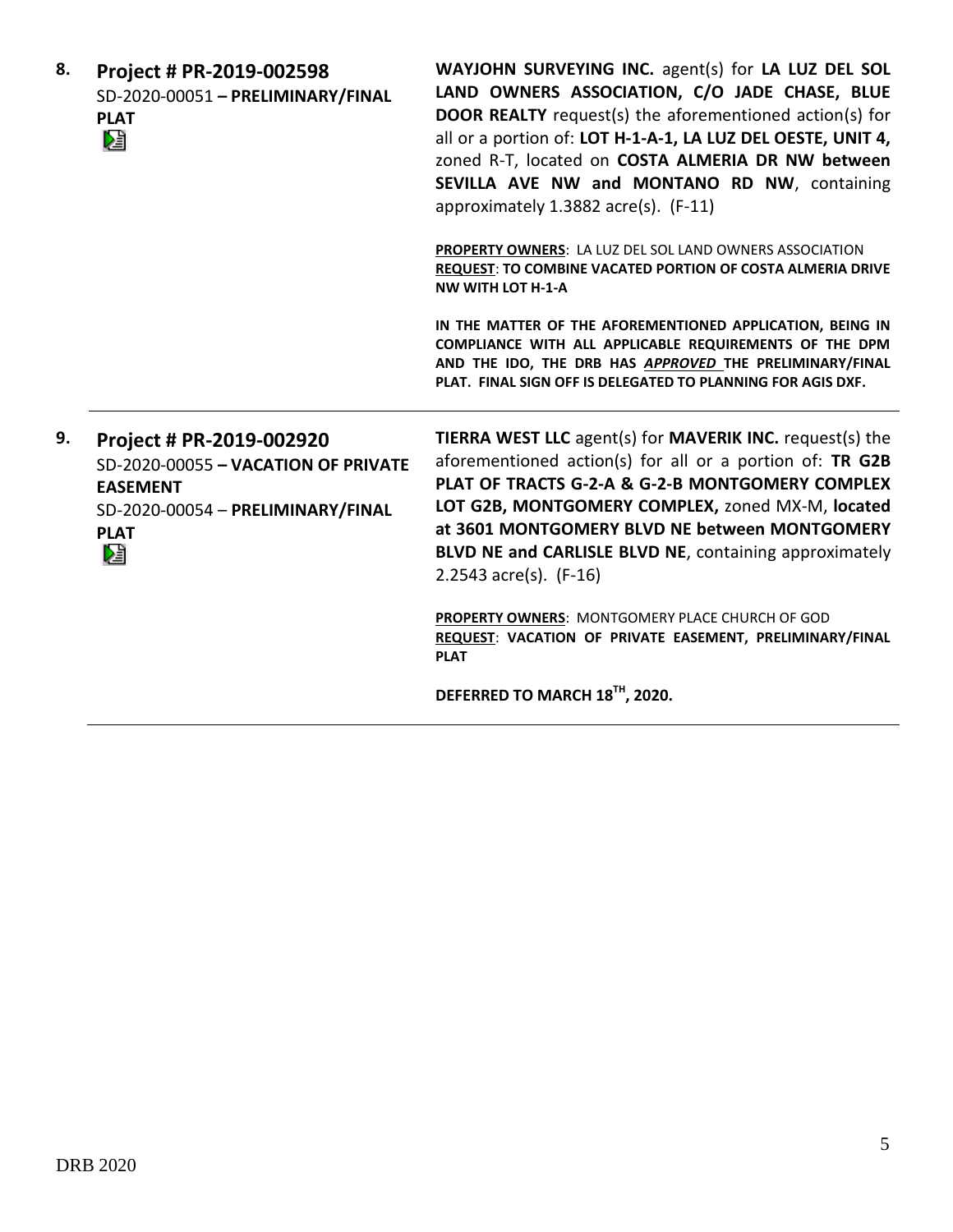|     | SD-2020-00052 - VACATION OF PUBLIC<br><b>EASEMENT</b><br>SD-2020-00024 - PRELIMINARY/FINAL<br>PLAT ** (Deferred from 1/29/20 and<br>added as an amended addition to<br>agenda)<br>Œ | <b>CHAVEZ</b> request(s) the aforementioned<br><b>KATHLEEN</b><br>action(s) for all or a portion of: PARCEL 2A BLK 4 PARK<br>PLAT OF LTS 1A, 1B, 2B IN BLK 3, PARCEL S 1A1, 1A2, 1B1<br>IN BLK 4, PARCELS 2A, 2B, 2C & 2D OF SUNPORT PARK,<br>zoned NR-BP, located at 1501 AIRCRAFT AV SE between<br>UNIVERSITY BLVD AND I-40, containing approximately<br>48.6651 acre(s). (M-15)                                                |
|-----|-------------------------------------------------------------------------------------------------------------------------------------------------------------------------------------|-----------------------------------------------------------------------------------------------------------------------------------------------------------------------------------------------------------------------------------------------------------------------------------------------------------------------------------------------------------------------------------------------------------------------------------|
|     |                                                                                                                                                                                     | <b>PROPERTY OWNERS: R &amp; B LLC</b><br><b>REQUEST: VACATION OF PUBLIC EASEMENT</b>                                                                                                                                                                                                                                                                                                                                              |
|     |                                                                                                                                                                                     | IN THE MATTER OF THE AFOREMENTIONED APPLICATION, BEING IN<br>COMPLIANCE WITH ALL APPLICABLE REQUIREMENTS OF THE DPM<br>AND THE IDO, THE DRB HAS APPROVED THE VACATION AS SHOWN<br>ON THE VACATION EXHIBIT IN THE PLANNING FILE.                                                                                                                                                                                                   |
|     |                                                                                                                                                                                     | IN THE MATTER OF THE AFOREMENTIONED APPLICATION, BEING IN<br>COMPLIANCE WITH ALL APPLICABLE REQUIREMENTS OF THE DPM<br>AND THE IDO, THE DRB HAS APPROVED THE PRELIMINARY/FINAL<br>PLAT. FINAL SIGN OFF IS DELEGATED TO TRANSPORTATION FOR THE<br>REVOCABLE PERMIT AND TO PLANNING FOR UTILITY COMPANY<br>SIGNATURES AND FOR THE AGIS DXF.                                                                                         |
|     |                                                                                                                                                                                     |                                                                                                                                                                                                                                                                                                                                                                                                                                   |
| 11. | Project # PR-2018-001584<br>(AKA PR-2018-001511)<br>SD-2020-00056 - PRELIMINARY/FINAL<br><b>PLAT</b><br>SD-2020-00057 - VACATION OF RIGHT OF<br><b>WAY</b><br>N                     | TIERRA WEST, LLC agent(s) for UNIVEST-COORS ROAD LLC<br>request(s) the aforementioned action(s) for all or a portion<br>of: TRACT 3 PLAT OF TRACTS 1 THRU 4 COORS VILLAGE<br>BEING A REPLAT OF TRACT A-1-A UNIVERSITY OF<br>ALBUQUERQUE URBAN CENTER LOT 3, COORS VILLAGE,<br>zoned MX-L, located at 4500 QUAKER HEIGHTS PL NW<br>between COORS BLVD NW and WESTERN TRAILS NW<br>containing approximately 13.5436 acre(s). (F-11) |
|     |                                                                                                                                                                                     | PROPERTY OWNERS: UNIVEST-COORS ROAD LLC<br>REQUEST: MINOR PRLIMINARY/FINAL PLAT AND VACATION OF<br><b>RIGHT-OF-WAY</b>                                                                                                                                                                                                                                                                                                            |
|     |                                                                                                                                                                                     | IN THE MATTER OF THE AFOREMENTIONED APPLICATION, BEING IN<br>COMPLIANCE WITH ALL APPLICABLE REQUIREMENTS OF THE DPM<br>AND THE IDO, THE DRB HAS APPROVED THE PRELIMINARY/FINAL<br><b>PLAT. FINAL SIGN OFF IS DELEGATED TO TRANSPORTATION FOR CURB</b><br>RAMPS WITHIN RIGHT-OF-WAY SHOWN ON SHEET 2.                                                                                                                              |

**10. Project # PR-2019-002651 TIERRA WEST, LLC** agent(s) for **AIRPORT PARKING –**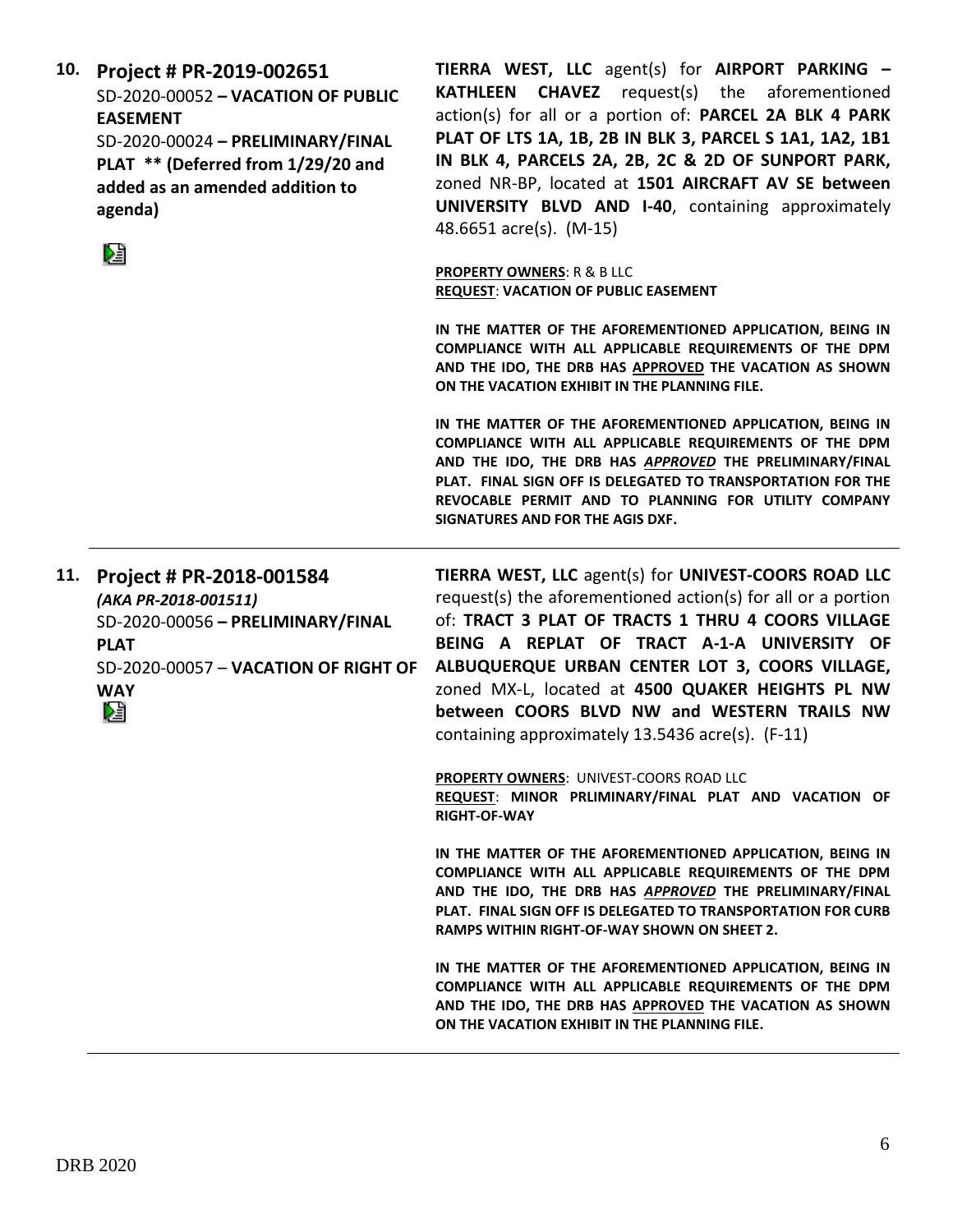|     | 12. Project # PR-2020-003357<br>SD-2020-00040 - PRELIMINARY/FINAL<br><b>PLAT</b>      | TIERRA WEST LLC agent(s) for ABQ OFFICE LLC request(s)<br>the aforementioned action(s) for all or a portion of: LOTS 6-<br>A-1, 6-A-2, 6-A-3 and 6-A-4, JEFFERSON COMMONS II,<br>zoned NR-BP, located at 5411 JEFFERSON BLVD NE<br>between SINGER BLVD NE and OFFICE BLVD NE, containing<br>approximately 17.0507 acre(s). (F-17) [Deferred from 2/12/20,<br>2/26/20                                                                                                                                                                                                                                                                                                                                                  |
|-----|---------------------------------------------------------------------------------------|-----------------------------------------------------------------------------------------------------------------------------------------------------------------------------------------------------------------------------------------------------------------------------------------------------------------------------------------------------------------------------------------------------------------------------------------------------------------------------------------------------------------------------------------------------------------------------------------------------------------------------------------------------------------------------------------------------------------------|
|     |                                                                                       | PROPERTY OWNERS: 5421 JEFFERSON STREET HOLDINGS LLC C/O<br><b>CWCAPITAL ASSET MGMT LLC</b><br>REQUEST: MINOR SUBDIVISION FINAL PLAT APPROVAL                                                                                                                                                                                                                                                                                                                                                                                                                                                                                                                                                                          |
|     |                                                                                       | DEFERRED TO MARCH 11TH, 2020.                                                                                                                                                                                                                                                                                                                                                                                                                                                                                                                                                                                                                                                                                         |
|     | 13. Project # PR-2019-002046<br>SD-2020-00059 - PRELIMINARY/FINAL<br><b>PLAT</b><br>熠 | WILSON & CO., INC. ATTN: BEN ARAGON agent(s) for CITY<br><b>OF ALBUQUERQUE</b> request(s) the aforementioned action(s)<br>for all or a portion of: TRACT 107B1A1 excluding portions of<br>Right of Way and excluding a northerly portion, TRACT<br>107B1A2 excluding portion of Right of Way, TRACT in the<br>SW Corner - TRACT 107B1B, TRACT 108A3A1A, TRACT<br>108A3A1B, and TRACT 108A3B, TRACTS 108A1A1B1B &<br>108A1A2B2, TRACT 108A1A2B1A, TRACT 107B2A2<br>excluding Rights of Way, TRACT 107B2A1, excluding<br>portion of Right of Way, MRGCD Map#33, zoned NR-LM,<br>located at 4600 EDITH BLVD NE (SE corner of COMANCHE<br>RD NE AND EDITH BLVD NE), containing approximately 22.0<br>$\arccos 0$ . (G-15) |
|     |                                                                                       | <b>PROPERTY OWNERS: City of Albuquerque</b><br>REQUEST: CONSOLIDATE NINE EXISTING TRACTS INTO THREE NEW<br>TRACTS, GRANT EASEMENTS AND VACATE A STRIP PORTION OF<br><b>RANKIN RD.</b>                                                                                                                                                                                                                                                                                                                                                                                                                                                                                                                                 |
|     |                                                                                       | DEFERRED TO MARCH 18TH, 2020.                                                                                                                                                                                                                                                                                                                                                                                                                                                                                                                                                                                                                                                                                         |
| 14. | Project # PR-2019-003086<br>SD-2020-00025 - PRELIMINARY/FINAL<br><b>PLAT</b>          | ARCH+ PLAN LAND USE CONSULTANTS agent(s) for MBFW<br><b>FAMILY LTD. PARTNERSHIP request(s) the aforementioned</b><br>action(s) for all or a portion of: LOT 6, BLOCK 4, SKYLINE<br>HEIGHTS, zoned MX-M, located at 10005 COCHITI RD SE<br>between ALTEZ ST SE and CONCHAS ST SE, containing<br>approximately 0.6152 acre(s). (L-20) [Deferred from 1/29/20,<br>$2/26/20$ ]                                                                                                                                                                                                                                                                                                                                            |
|     |                                                                                       | PROPERTY OWNERS: MBFW FAMILY LTD PARTNERSHIP<br><b>REQUEST: LOT CONSOLIDATION 4 LOTS INTO 1 LOT</b>                                                                                                                                                                                                                                                                                                                                                                                                                                                                                                                                                                                                                   |
|     |                                                                                       | DEFERRED TO MARCH 11TH, 2020                                                                                                                                                                                                                                                                                                                                                                                                                                                                                                                                                                                                                                                                                          |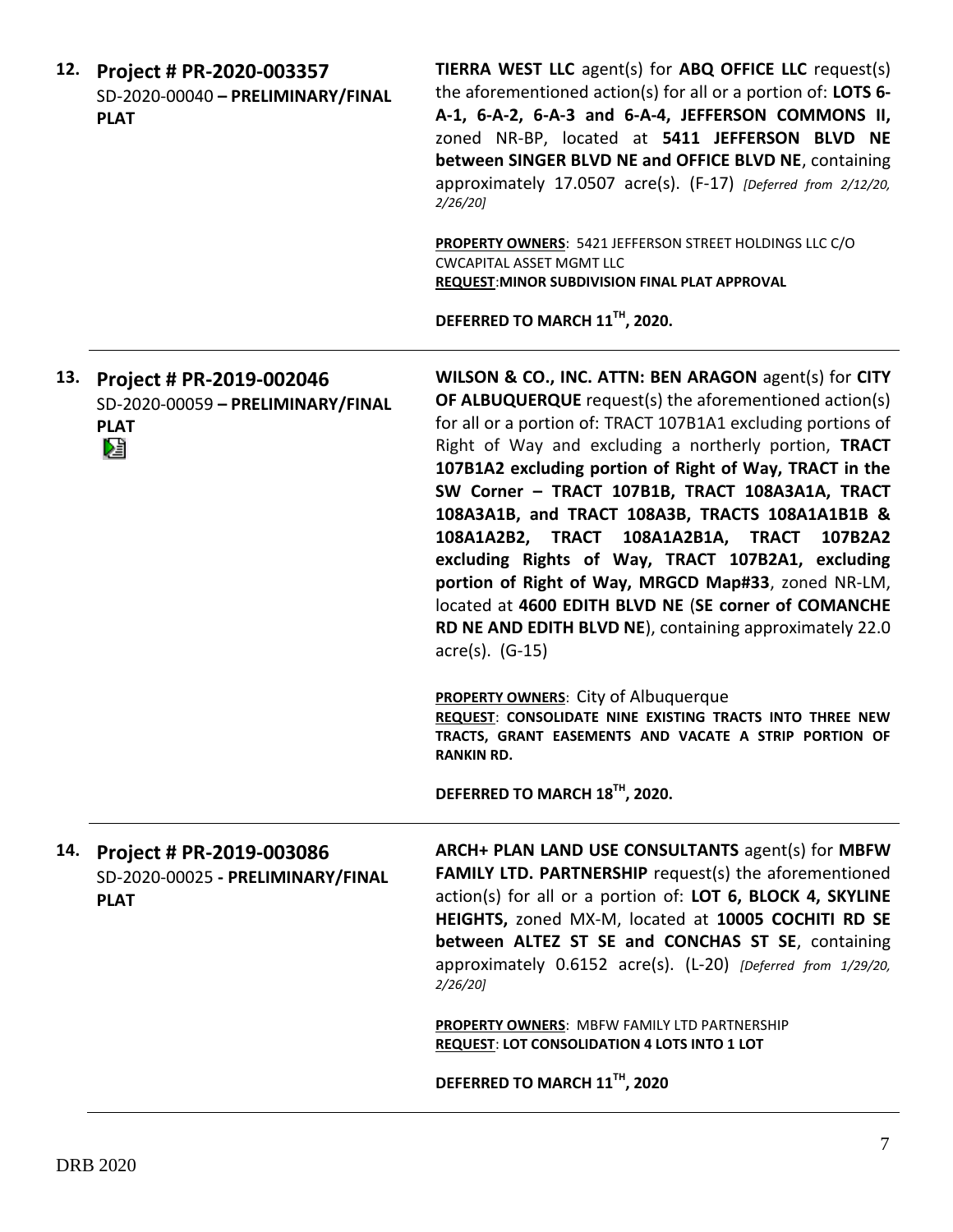| 15. Project # PR-2018-001991   |  |
|--------------------------------|--|
| $SD-2020-00060 - AMENDMENT TO$ |  |
| <b>INFRASTRUCTURE LIST</b>     |  |
| ▷∃                             |  |

**PRICE LAND DEVELOPMENT GROUP (SCOTT STEFFEN)** agent(s) for **PV VALLE PRADO, LLC (KEVIN WECHTER)** request(s) the aforementioned action(s) for all or a portion of: **VALLE PRADO UNITS 4 AND 5,** zoned R-1B, located on **WOODMONT AVE NW between RAINBOW BLVD NW and**  PASEO DEL NORTE BLVD NW, containing approximately 15.52acre(s). (C-9)

**PROPERTY OWNERS**: PV VALLE PRADO, LLC **REQUEST**: **AMENDMENT TO EXISTING INFRASTRUCTURE LIST**

**THE AMENDMENT TO INFRASTRUCTURE LIST WAS APPROVED.**

**16. Project # PR-2019-002268** VA-2020-00062 **– VARIANCE TO DPM STANDARDS** SD-2020-00058 **– VACATION OF PRIVATE EASEMENT**

**COMMUNITY SCIENCES CORP** agent(s) for **OUR LAND LLC** request(s) the aforementioned action(s) for all or a portion of: A4 **REPLAT OF TRACT A OF PLAT OF LANDS OF MICHAEL J SNOW & E LIZABETH T SNOW TR LOT A4**, zoned R-A, located at **2945 TRELLIS DR NW between DECKER RD NW and CAMPBELL ROAD NW**, containing approximately 0.8301 acre(s). (G-13)

**PROPERTY OWNERS**: OUR LAND LLC **REQUEST**: **VACATE 20 FOOT WIDE PRIVATE EASEMENT, VARIANCE OF 10 FEET TO DPM REQUIREMENT FOR 30 FOOT WIDE ACCESS EASEMENT**

**DEFERRED TO MARCH 18TH, 2020.**

## *SKETCH PLAT*

**17. Project # PR-2020-003443** PS-2020-00023 **– SKETCH PLAT** DÊ

**FIERRO & COMPANY** agent(s) for **HOLLY PARTNERS** request(s) the aforementioned action(s) for all or a portion of: **TRACT 20A-1 VACATION AMENDED PLAT & REPL OF PARADISE NORTH SITUATED WITHIN THE TOWN OF ALAMEDA GRANT,** zoned MX-L, located at **MCMAHON NW between UNSER BLVD NW and BANDELIER DR. NW**, containing approximately 19.09 acre(s). (A-11)

**PROPERTY OWNERS**: TRES ESQUINAS LIMITED COMPANY **REQUEST**: **SUBDIVIDE ONE TRACT INTO TWO NEW TRACTS**

**THE SKETCH PLAT WAS REVIEWED AND COMMENTS PROVIDED.**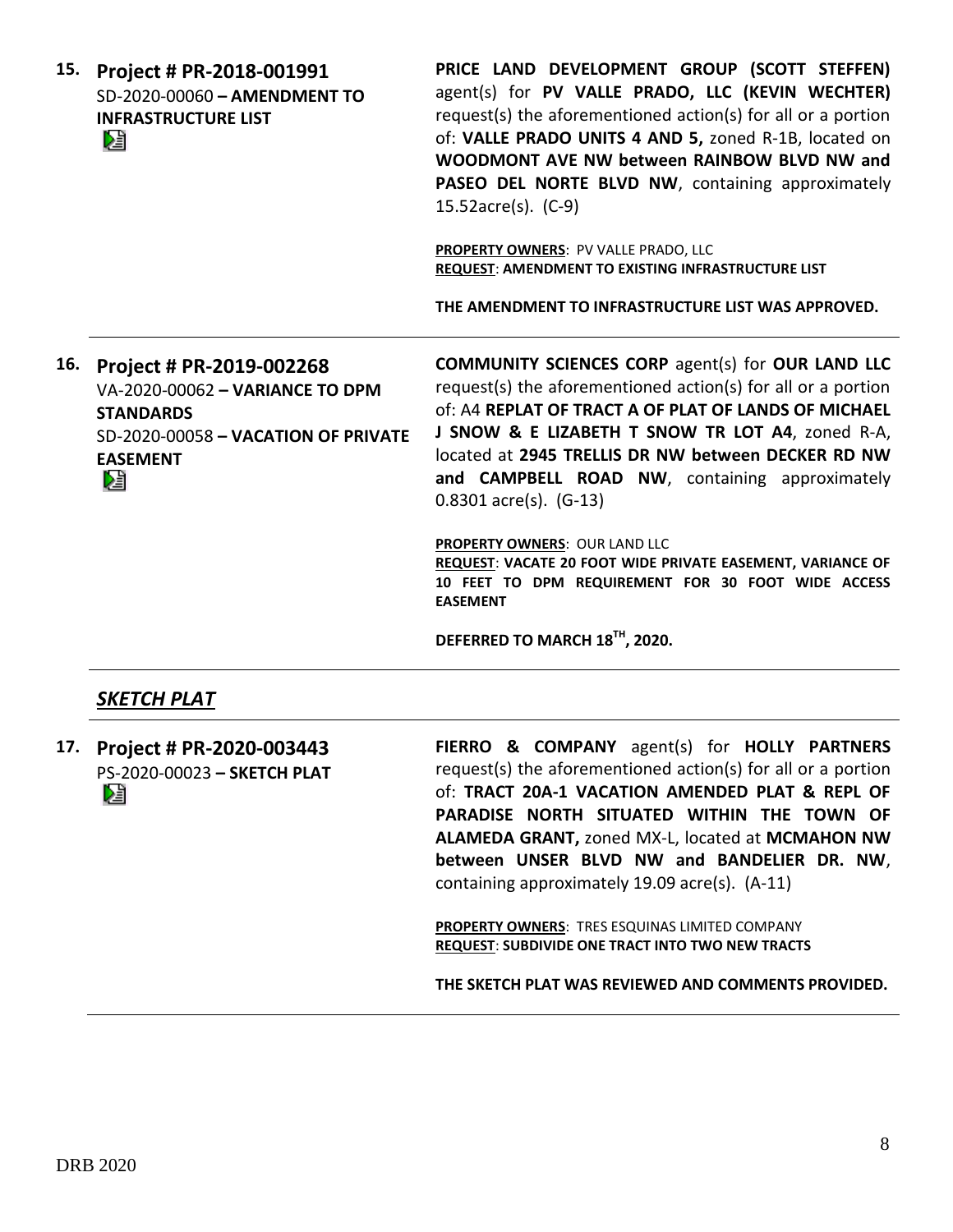**18. Project # PR-2020-003442** PS-2020-00022 **- SKETCH PLAT** DË

**BOHANNAN HUSTON (MICHAEL BALASKOVITS)** agent(s) for **CORAZON DEL MESA 4, LLC** request(s) the aforementioned action(s) for all or a portion of: **TR A-6-C PLAT OF TRS A-6-A, A-6-B & A-6-C MESA DEL SOLINNOVATION PARK (A REPL OF TR A-6 MESA DEL SOL INNOVATIONPARK)** zoned PC, located on **UNIVERISTY BLVD SE between STRYKER RD SE and STIEGLITZ AVE SE**, containing approximately 30.4acre(s). (R-16, S-16)

**PROPERTY OWNERS**: LAND ADVISORS ORGANIZATION LLC **REQUEST**: **SKETCH PLAT REVIEW**

**THE SKETCH PLAT WAS REVIEWED AND COMMENTS PROVIDED.**

**19. Project # PR-2020-00003441** PS-2020-00021 **– SKETCH PLAT**

**RIO GRANDE ENGINEERING** agent(s) for **FORTUNADA LLC** request(s) the aforementioned action(s) for all or a portion of: **LOT 7, BLOCK 13, VOLCANO CLIFFS UNIT 3,** zoned MX-T, located on **ATRISCO DR NW between MOJAVE ST NW and SANTA DOMINGO ST NW,** containing approximately 1.0 acre(s). (C-18)

**PROPERTY OWNERS**: FORTUNADA LLC **REQUEST**: **SKETCH PLAT REVIEW AND COMMENT**

**THE SKETCH PLAT WAS REVIEWED AND COMMENTS PROVIDED.**

**20. Project # PR-2020-003419** PS-2020-00018 **– SKETCH PLAT** DJ

**CSI – CARTESIAN SURVEY'S INC.** agent(s) for **DNC, LTD** request(s) the aforementioned action(s) for all or a portion of: **A-A-1-A-1 and C-1-A-5A-1, LOMA DEL NORTE UNIT 5-A**  zoned MX-M, located at **7110 and 7120 WYOMING BLVD NE between WYOMING BLVD NE and BARSTOW ST NE**, containing approximately 17.0717 acre(s). (D & E - 19)

**PROPERTY OWNERS**: D N C LTD PARTNERSHIP C/O SCOTT GARRETT, SOUTHWEST EYE CARE SPECIALISTS PROPERTIES LLC **REQUEST**: **LOT LINE ADJUSTMENT**

**THE SKETCH PLAT WAS REVIEWED AND COMMENTS PROVIDED.**